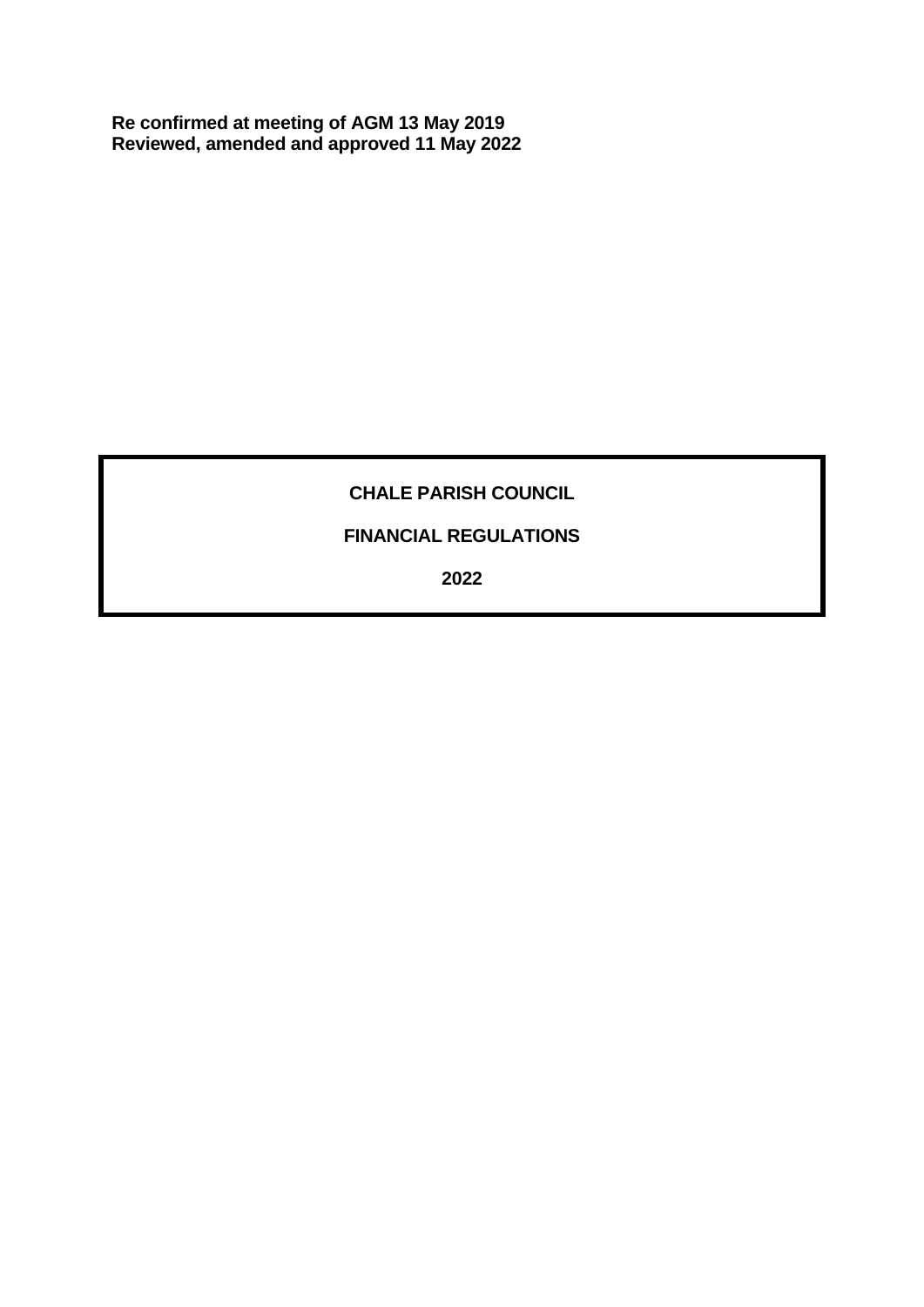# INDEX

| General                                     | Page No<br>3   |
|---------------------------------------------|----------------|
| <b>Annual Budget</b>                        | 3              |
| <b>Budgetary Control</b>                    | 3              |
| <b>Accounting and Audit</b>                 | $\overline{4}$ |
| <b>Banking Arrangements and Cheques</b>     | 5              |
| <b>Payment of Accounts</b>                  | 5              |
| <b>Payment of Salaries</b>                  | 6              |
| Loans and Investments                       | 6              |
| Income                                      | 6              |
| <b>Orders for Works, Goods and Services</b> | $\overline{7}$ |
| Contracts                                   | $\overline{7}$ |
| Assets, Properties and Estates              | 8              |
| Insurance                                   | 8              |
| <b>Risk Management</b>                      | 8              |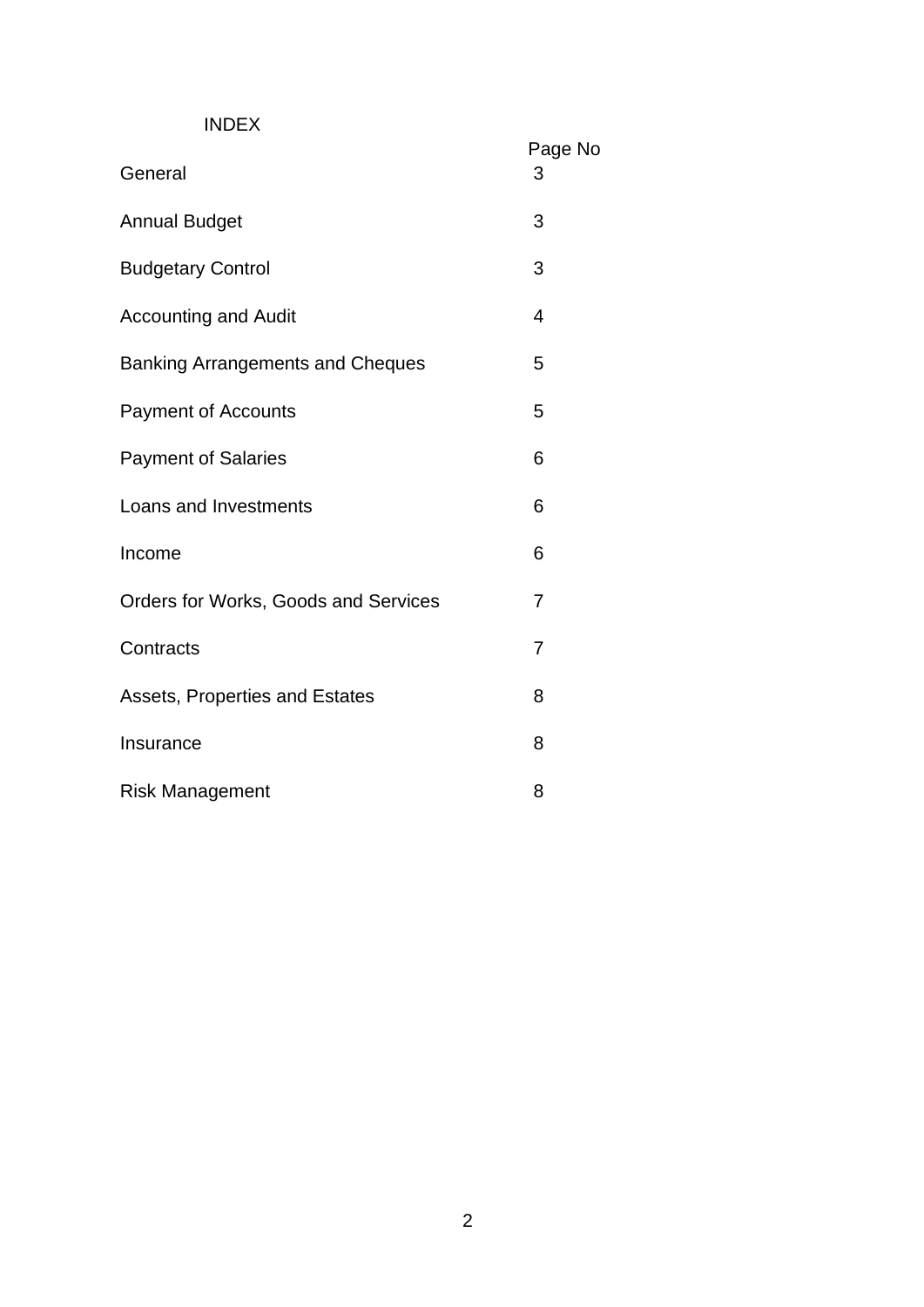# **CHALE PARISH COUNCIL**

#### **FINANCIAL REGULATIONS**

#### **1. GENERAL**

- 1.1 These financial regulations govern the conduct of financial management by the Chale Parish Council and may only be amended or varied by resolution of the Council.
- 1.2 The Responsible Financial Officer (RFO) shall be appointed by the Council. The RFO, acting under the policy direction of the Council, shall administer the Council's financial affairs in accordance with proper practices.
- 1.3 The RFO shall produce financial management information as required by the Council.
- 1.4 Prior to approving the annual return, the Council shall conduct a review of the effectiveness of its system of internal control and of these financial regulations, which shall be in accordance with proper practices. The Clerk shall monitor changes in legislation or proper practices and shall advise the Council of any requirement for a consequential amendment to these financial regulations. The review will take place at the Council's March meeting.

#### **2. ANNUAL BUDGET**

- 2.1 The RFO shall prepare an annual budget not later than the end of December to be considered by the Council.
- 2.2 The Council shall review the budget not later than the end of **January** each year and shall fix the Precept to be levied for the ensuing financial year. The RFO shall issue the precept to the billing authority and shall supply each member with a copy of the approved budget.
- 2.3 The annual budget shall form the basis of financial control for the ensuing year.

#### **3 BUDGETARY CONTROL**

- 3.1 Expenditure on revenue items may be incurred up to the amounts included in the approved budget.
- 3.2 No expenditure may be incurred that will exceed the amount provided in the revenue budget for that class of expenditure.
- 3.3 The RFO shall provide the Council with a statement of receipts and payments to date at each monthly meeting.
- 3.4 The Clerk may incur expenditure on behalf of the Council, which is necessary to carry out any repair, replacement or other work, which is of such extreme urgency that it must be done at once, whether or not there is any budgetary provision for the expenditure, subject to a limit of **£100**. Should the urgent necessary work fall within the budget limit of **£100 - £1,000**, the Clerk may, in consultation with the Chairman/Vice Chairman and two councillors incur this expenditure on behalf of the Council, whether or not there is any budgetary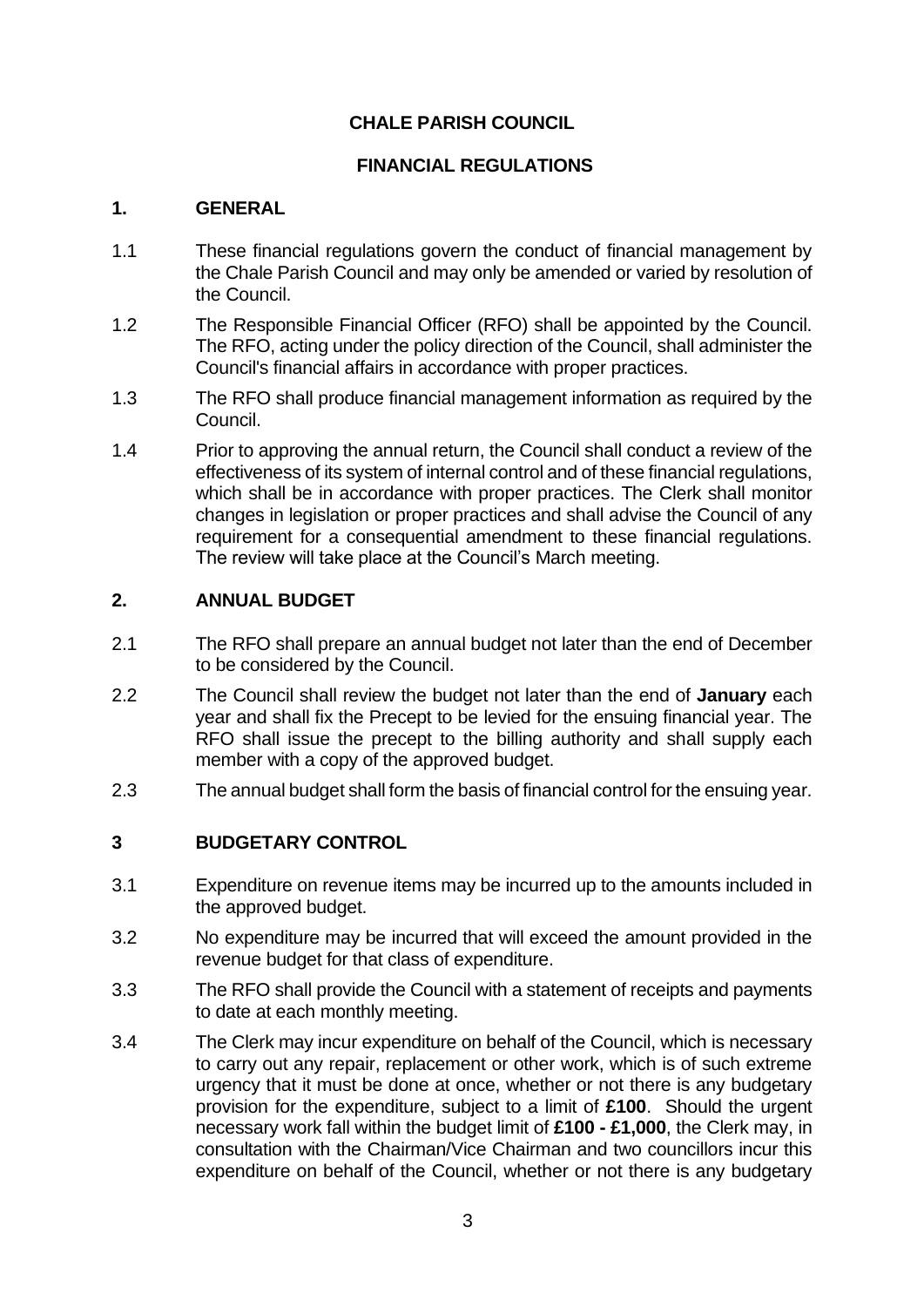provision for the expenditure. The Clerk shall report the action to the Council **within 28 days**

- 3.5 No expenditure shall be incurred in relation to any capital project and no contract entered into or tender accepted involving capital expenditure unless the Council is satisfied that the necessary funds are available, or the requisite borrowing approval has been obtained.
- 3.6 All capital works shall be administered in accordance with the Council's standing orders and financial regulations relating to contracts.

# **4. ACCOUNTING AND AUDIT**

- 4.1 All accounting procedures and financial records of the Council shall be determined by the RFO in accordance with the Audit Commission Act 1998, Sections 15 and 16 and The Accounts and Audit (England) Regulations 2011 (SI 2011 No 817) or other statutory instrument which may supersede those regulations.
- 4.2 The RFO shall complete the annual financial statements of the Council, including the Council's annual return by the statutory date of the **30th June**  and shall submit them for approval to the Council no later than the **June** meeting.
	- The annual return is in four sections:
		- o The accounts
		- o The statement of assurance
		- o The external auditor's certificate and opinion
		- o The internal audit's report
- 4.3 The RFO shall ensure that there is adequate and effective system of internal audit of the Council's accounting, financial and other operations in accordance with proper practices
- 4.4 The Internal Auditor shall be appointed by and shall carry out the work required by the Council in accordance with proper practices. The Internal Auditor, shall be *competent* and *independent* of the operations of the Council, and shall report to the Council in writing, or in person, on a regular basis, with *a minimum* of **one annual written report** in respect of each financial year. In order to demonstrate objectivity and independence, the internal auditor shall be free from any conflicts of interest and have no involvement in the financial decision-making, management or control of the Council.
- 4.5 The Council shall consider and act on any items appearing in the internal audit report for the financial year just ended.
- 4.6 The Council shall consider and act on any items appearing in the external audit report for the financial year just ended.
- 4.7 The **statement of assurance** shall be completed and approved by the council and **signed and dated by the Chairman and the Clerk** and the minute reference recorded.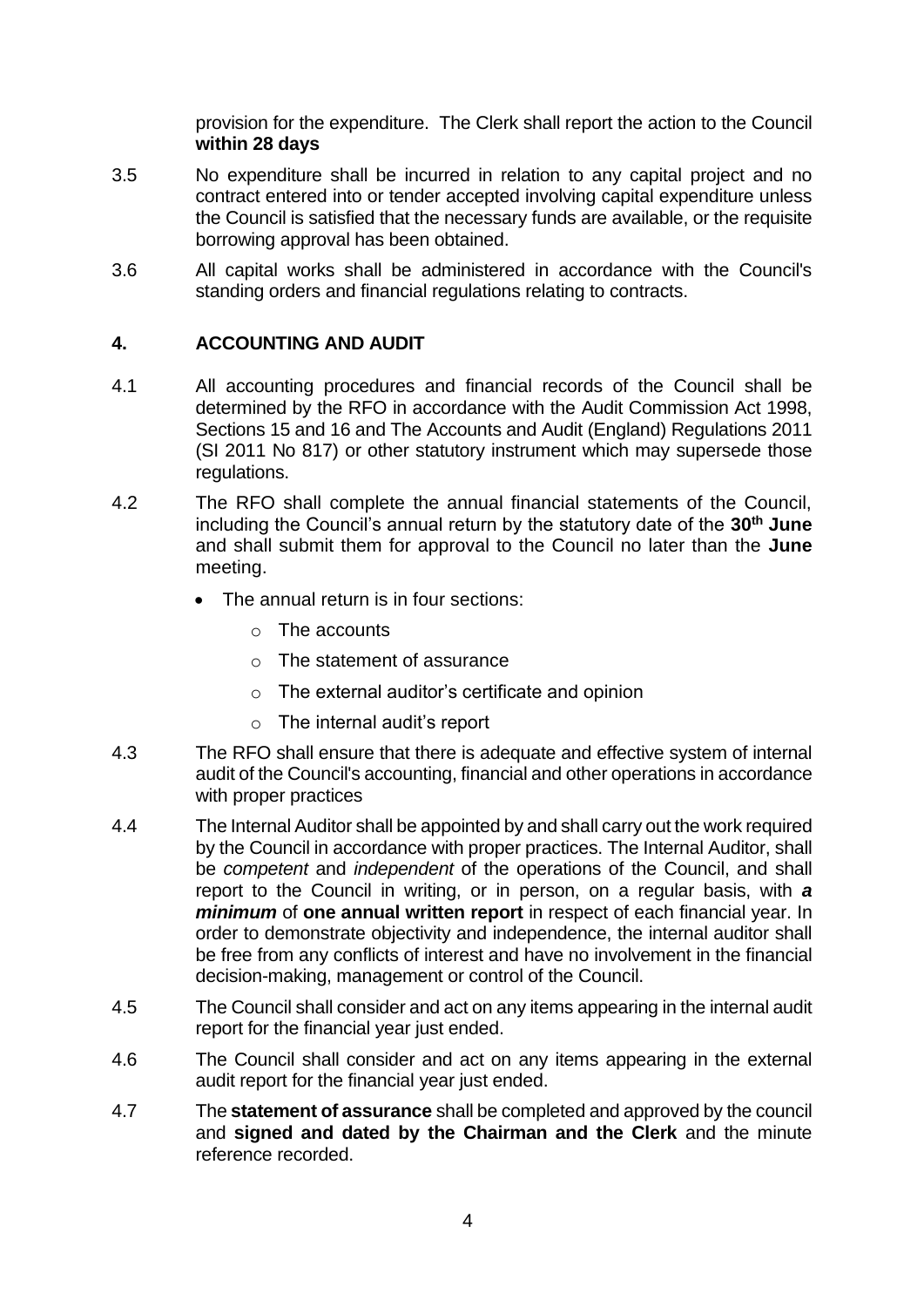- 4.8 The RFO shall make arrangements for the opportunity for public inspection of the accounts, books, and vouchers and for the display or publication of any Notices and statements of account required by Audit Commission Act 1998 and the Accounts and Audit Regulations.
- 4.9 The RFO shall, as soon as practicable, bring to the attention of all councillors any correspondence or report from the Internal or External Auditor, unless the correspondence is of a purely administrative matter.

#### **5. BANKING ARRANGEMENTS AND CHEQUES**

- 5.1 The Council's banking arrangements, including the Bank Mandate, shall be made by the RFO and approved by the Council. They shall be regularly reviewed for efficiency
- 5.2 A **monthly** schedule of the payments required, together with the relevant invoices, forming part of the agenda for the meeting, shall be prepared and presented by the RFO to Council for authorisation and payment by a resolution of the Council; which shall be initialled by the Chairman of the Meeting.
- 5.3 Cheques drawn on the bank account shall be signed by any **two of the members of Council**. The signatories shall each also initial the cheque counterfoil.

#### **6 PAYMENT OF ACCOUNTS**

- 6.1 All payments shall be effected by cheque or direct debit drawn on the Council's bankers.
- 6.2 All invoices for payment shall be examined, verified and certified by the RFO. Before certification, the RFO shall satisfy him/herself that the work, goods or services to which the invoice relates shall have been received, carried out, examined and approved.
- 6.3 The Clerk shall present for approval all invoices submitted, and which are in order, at the next available Council Meeting.
- 6.4 If a payment is necessary to avoid a charge of interest under the Late Payment of Commercial Debts (Interest) Act 1998, and the due date for payment is before the next scheduled Meeting of Council, where the RFO can certify that there is no dispute or other reason to delay payment, the Clerk may take all steps necessary to settle such invoices provided that a list of such payments shall be submitted to the next appropriate meeting of the Council for ratification.
- 6.5 Payment for utility supplies (energy, telephone and water) may be made by variable Direct Debit provided that the instructions are signed by two members and any payments are reported to Council as made. The approval of the use of a variable Direct Debit shall be renewed by resolution of the Council at least every two years.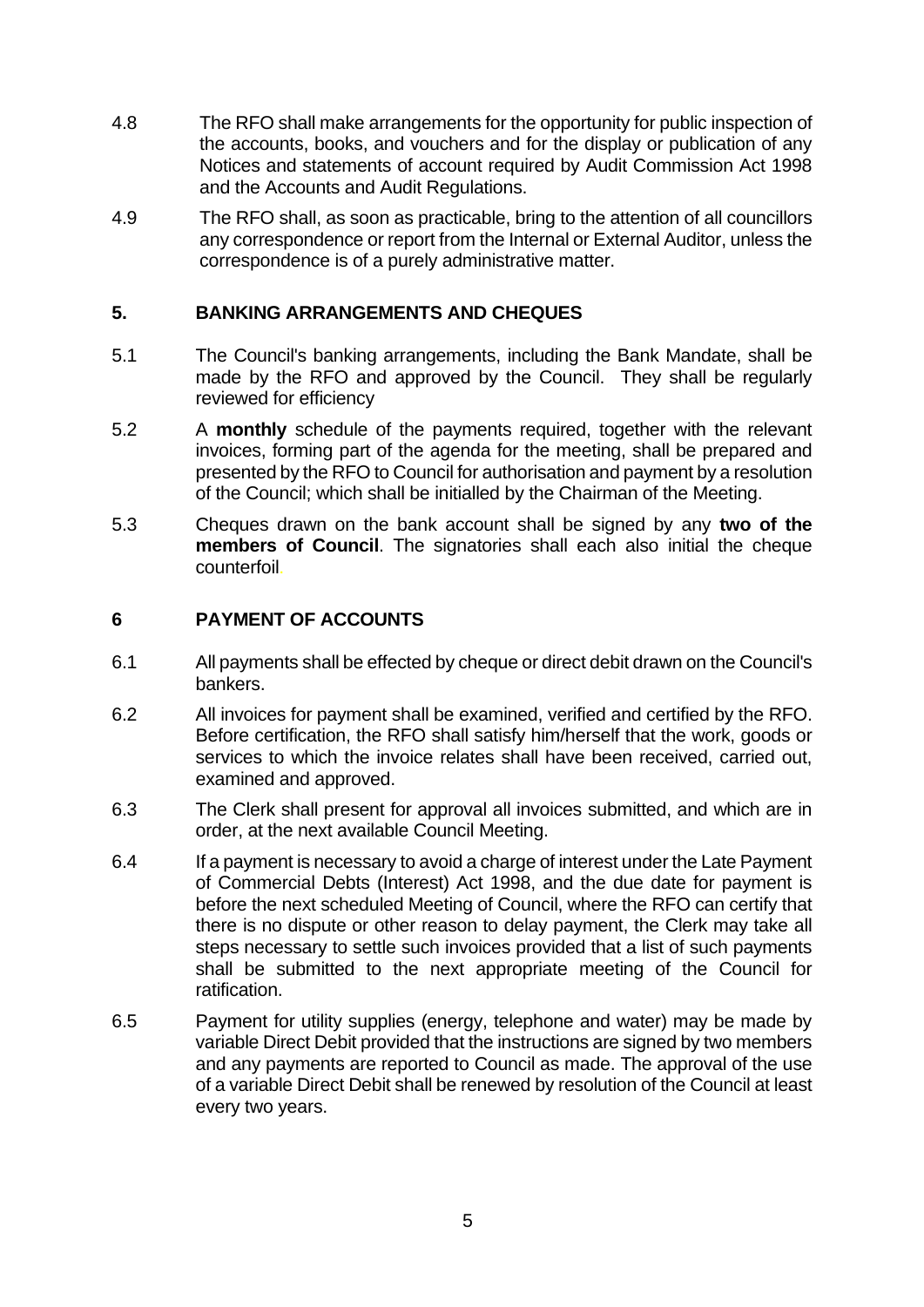# **7 PAYMENT OF SALARIES**

7.1 As an employer, the Council shall make arrangements to meet fully the statutory requirements placed on all employers by PAYE and National Insurance legislation. Any changes to agreed hours will be approved by the Council.

# **8 LOANS AND INVESTMENTS**

- 8.1 All loans and investments shall be negotiated by the RFO in the name of the Council and shall be for a set period in accordance with Council policy.
- 8.2 All investments of money under the control of the Council shall be in the name of the Council.
- 8.3 All borrowings and application for borrowing approval shall be approved and be effected in the name of the Council. The terms and conditions of borrowings shall be reviewed at least annually.
- 8.4 All investment certificates and other documents relating thereto shall be retained in the custody of the RFO.

#### **9 INCOME**

- 9.1 The collection of all sums due to the Council shall be the responsibility of and under the supervision of the RFO.
- 9.2 Particulars of all charges to be made for work done, services rendered or goods supplied shall be agreed annually by the Council, notified to the RFO and the RFO shall be responsible for the collection of all accounts due to the Council.
- 9.3 The Council will review all fees and charges annually, following a report of the RFO.
- 9.4 Any sums found to be irrecoverable and any bad debts shall be reported to the Council at the next meeting for consideration and appropriate action.
- 9.5 All sums received on behalf of the Council shall be banked intact **within 1 week of receipt** by the RFO.
- 9.6 The origin of each receipt shall be entered on the paying-in slip.
- 9.7 Personal cheques shall not be cashed out of money held on behalf of the Council.
- 9.8 The RFO shall promptly complete any VAT Return that is required. Any repayment claim due in accordance with VAT Act 1994 section 33 shall be made at least annually coinciding with the financial year end.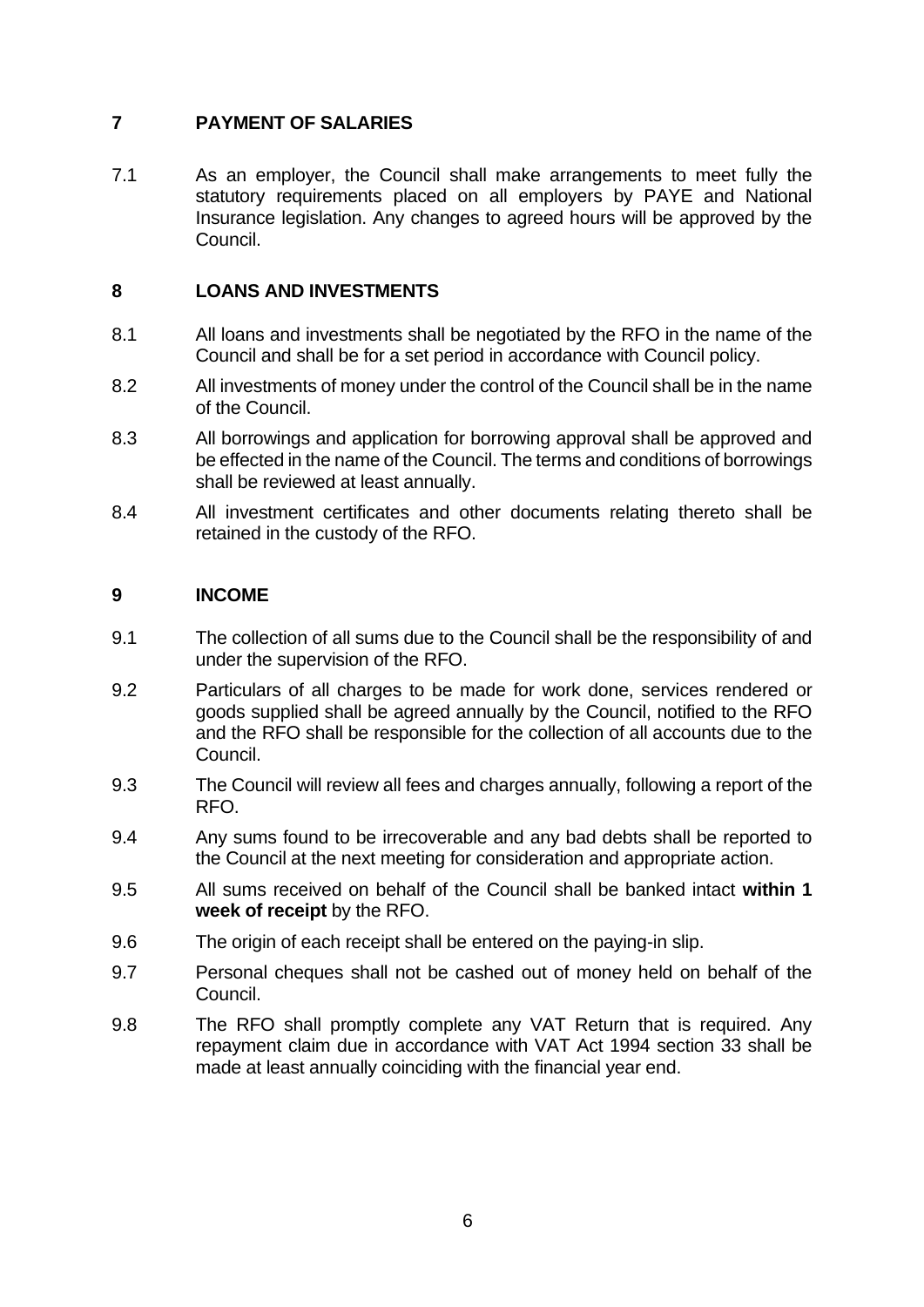#### **10 ORDERS FOR WORK, GOODS AND SERVICES**

- 10.1 An official order or letter shall be issued for all work, goods and services unless a formal contract is to be prepared or an official order would be inappropriate. Copies of orders shall be retained.
- 10.2 All members and Officers are responsible for obtaining value for money at all times. The RFO shall ensure as far as reasonable and practicable that the best available terms are obtained in respect of each transaction, usually by obtaining three or more quotations or estimates from appropriate suppliers.

#### **11 CONTRACTS**

- 11.1 Procedures as to contracts are laid down as follows:
	- (a) Every contract shall comply with these financial regulations, and no exceptions shall be made otherwise than in an emergency provided that these regulations shall not apply to contracts which relate to items (i) to (vi) below:
		- (i) for the supply of gas, electricity, water, sewerage and telephone services;
		- (ii) for specialist services such as are provided by solicitors, accountants, surveyors and planning consultants;
		- (iii) for work to be executed or goods or materials to be supplied which consist of repairs to or parts for existing machinery or equipment or plant;
		- (iv) for work to be executed or goods or materials to be supplied which constitute an extension of an existing contract by the Council;
		- (v) for additional audit work of the external Auditor up to an estimated value of £250 (in excess of this sum the Clerk and RFO shall act after consultation with the Chairman and Vice Chairman of Council);
		- (vi) for goods or materials proposed to be purchased which are proprietary articles and/or are only sold at a fixed price.
	- (b) Where it is intended to enter into a contract exceeding **£300** in value for the supply of goods or materials or for the execution of works or specialist services other than those set out in paragraph (a) the RFO shall invite quotations/tenders from **at least three** firms.
	- (c) When applications are made to waive financial regulations relating to contracts to enable a price to be negotiated without competition the reason shall be embodied in a recommendation to the Council.
	- (d) An invitation to tender shall state the general nature of the work or service and the RFO shall obtain the necessary technical assistance to prepare a specification in appropriate cases. Each tendering firm shall be supplied with a specifically marked envelope addressed to the RFO, in which the tender is to be sealed and remain sealed until the prescribed date for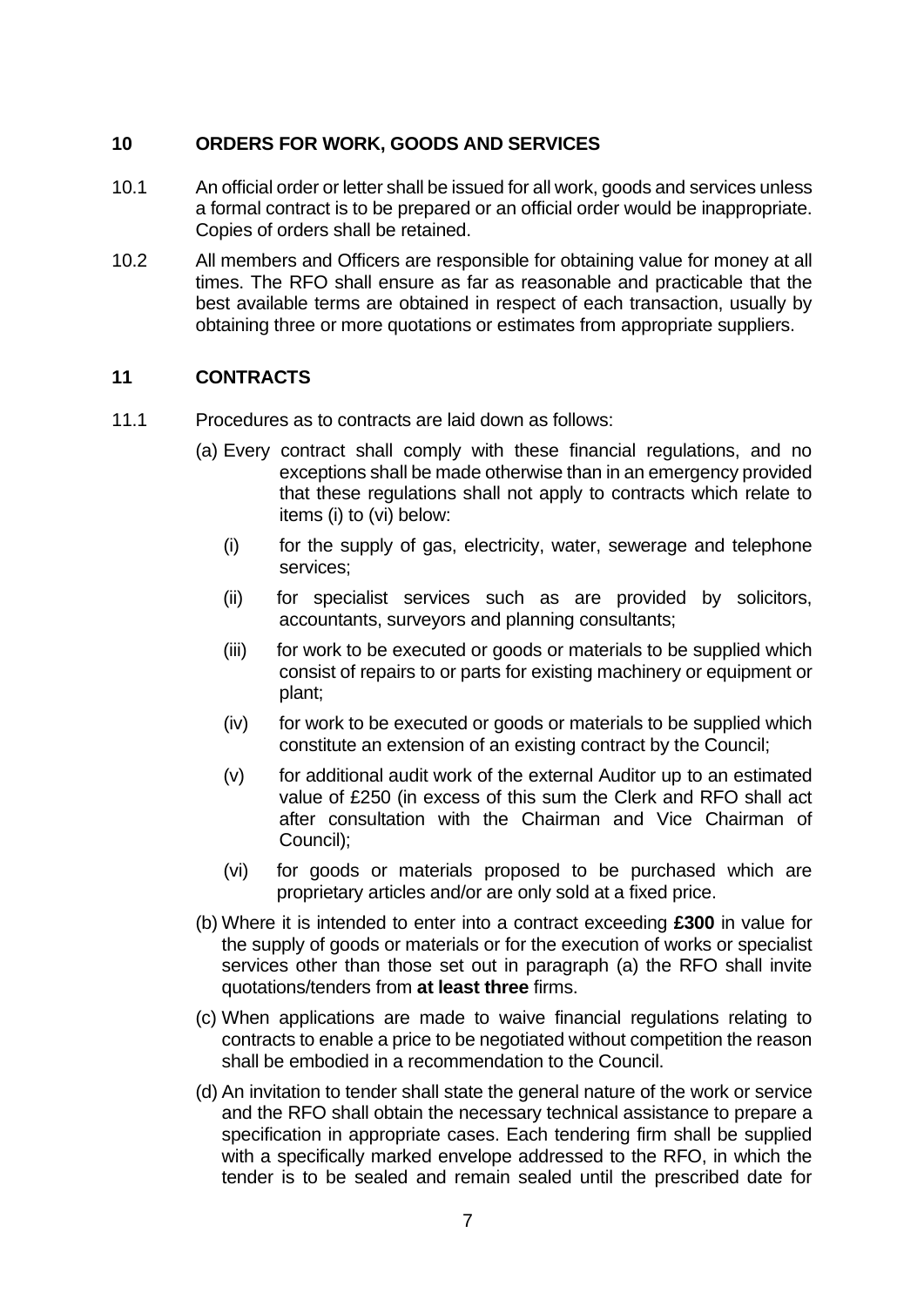opening tenders for that contract. All sealed tenders shall be opened at the same time by such persons as the council my direct in the presence of the RFO.

- (e) If less than three tenders are received for contracts above £300 or if all the tenders are identical the Council may make such arrangements as it thinks fit for procuring the goods or materials or executing the works.
- (f) When it is to enter into a contract **less than £300** in value for the supply of goods or materials or works or specialist services other than set out in paragraph (a) the RFO shall obtain **at least two quotations**.
- (g) If less than two quotations are received for contracts less than £300 or if all the tenders are identical the Council may make such arrangements as it thinks fit for procuring the goods or materials or executing the works.
- 11.2 The Council shall not be obliged to accept the lowest or any tender, quote or estimate.

# **12 ASSETS, PROPERTIES AND ESTATES**

- 12.1 The Clerk shall make appropriate arrangements for the custody of all title deeds of properties owned by the Council. The RFO shall ensure a record is maintained of all properties owned by the Council, recording the location, extent, plan, reference, purchase details, nature of the interest, tenancies granted, rents payable and purpose for which held in accordance with Accounts and Audit Regulations.
- 12.2 No property shall be sold, leased or otherwise disposed of without the authority of the Council, together with any other consents required by law, save where the estimated value of any one item of tangible movable property does not exceed £50.
- 12.3 The RFO shall ensure that an appropriate and accurate Register of Assets and Investments is kept up to date. The continued existence of tangible assets shown in the Register shall be verified at least annually, possibly in conjunction with a health and safety inspection of assets.

#### **13 INSURANCE**

- 13.1 Following the annual risk assessment (as per Financial Regulation 14), the RFO shall, in consultation with the Chairman, effect all insurances and negotiate all claims on the Council's insurers and shall keep a record of all insurances effected by the Council and the property and risks covered thereby and annually review it.
- 13.2 The RFO shall be notified of any loss liability or damage or of any event likely to lead to a claim, and shall report these to Council at the next available meeting.